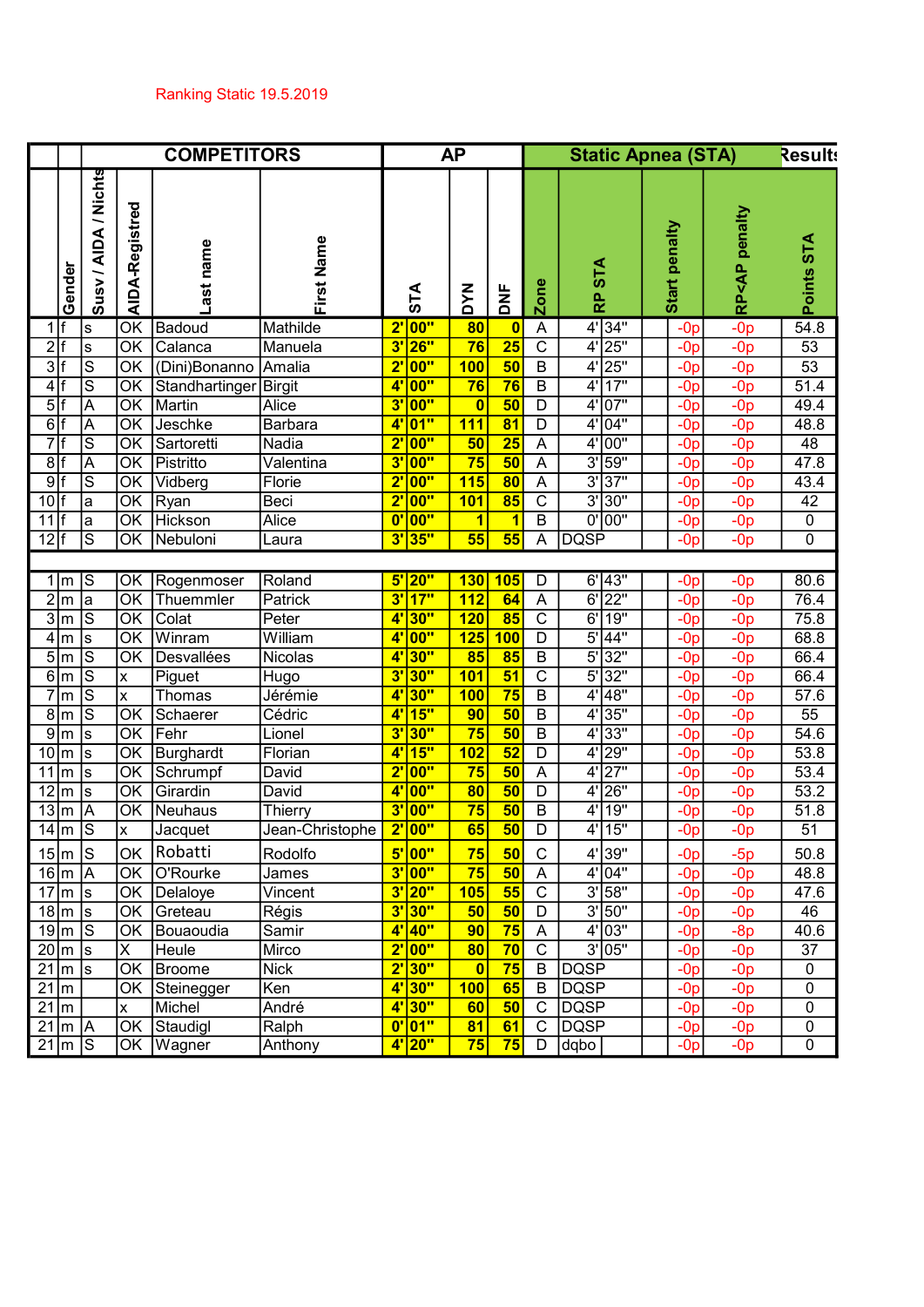|         |                               |                         |                        | <b>COMPETITORS</b>     |                 |                       |                   | <b>AP</b>               |                         |                         | <b>Pynamic no Fins Apnea (DNResults</b> |                |                                      |                 |                 |
|---------|-------------------------------|-------------------------|------------------------|------------------------|-----------------|-----------------------|-------------------|-------------------------|-------------------------|-------------------------|-----------------------------------------|----------------|--------------------------------------|-----------------|-----------------|
| Ranking | Gender                        | Susy / AIDA / Nichts    | AIDA-Registred         | name<br>Last           | First Name      |                       | <b>STA</b>        | <b>MAQ</b>              | $\overline{2}$          | Lane                    | <b>RP DNF</b>                           | Start penalty  | penalty<br><b>RP<ap< b=""></ap<></b> | Other penalties | Points DNF      |
|         | 1 If                          | S                       | OK                     | Vidberg                | Florie          |                       | 2' 00"            | <b>115</b>              | 80                      | А                       | 152                                     | $-0p$          | $-0.0p$                              |                 | 76              |
|         | 2 f                           | A                       | OK                     | Ryan                   | Beci            | $2^{\prime}$          | $\overline{00"}$  | <b>101</b>              | 85                      | A                       | 122                                     | $-Op$          | $-0.0p$                              |                 | 61              |
|         | 3 f                           | $\vert$ S               | OK                     | Standhartinger Birgit  |                 |                       | 4'00"             | 76                      | 76                      | $\sf B$                 | 95                                      | $-Op$          | $-0.0p$                              |                 | 47.5            |
|         | 4 f                           | A                       | OK                     | Jeschke                | Barbara         | 4'                    | $\overline{01"}$  | <b>111</b>              | $\overline{81}$         | $\overline{\mathsf{B}}$ | 87                                      | $-Op$          | $-0.0p$                              |                 | 43.5            |
|         | 5 f                           | ls.                     | $\overline{OK}$        | Badoud                 | Mathilde        | $2^{\prime}$          | <b>00"</b>        | 80                      | $\bullet$               | A                       | 80                                      | $-Op$          | $-0.0p$                              |                 | 40              |
|         | 6 f                           | A                       | $\overline{OK}$        | Pistritto              | Valentina       |                       | $3'$ 00"          | 75                      | 50                      | А                       | $\overline{75}$                         | $-Op$          | $-0.0p$                              |                 | 37.5            |
|         | 7 f                           | A                       | $\overline{\text{OK}}$ | <b>Hickson</b>         | Alice           | $\mathbf{0}$          | 00"               | $\overline{\mathbf{1}}$ | $\overline{\mathbf{1}}$ | $\overline{\mathsf{B}}$ | 66                                      | $-Op$          | $-0.0p$                              |                 | $\overline{33}$ |
|         | 8 f                           | ΙS                      | $\overline{\text{OK}}$ | (Dini)Bonanno          | Amalia          |                       | $2'$ 00"          | <b>100</b>              | 50                      | $\overline{\mathsf{B}}$ | 65                                      | $-Op$          | $-0.0p$                              |                 | 32.5            |
|         | $9$ f                         | $\overline{\mathsf{A}}$ | $\overline{OK}$        | Martin                 | Alice           | 3'                    | 00"               | $\overline{\mathbf{0}}$ | 50                      | $\overline{B}$          | $\overline{57}$                         | $-0p$          | $-0.0p$                              |                 | 28.5            |
| $10$ f  |                               | ΙS                      | $\overline{OK}$        | Sartoretti             | Nadia           |                       | $2'$ 00"          | 50                      | 25                      | $\overline{A}$          | 50                                      | $-0p$          | $-0.0p$                              |                 | $\overline{25}$ |
| 11 f    |                               | ΙO<br>S                 | $\overline{OK}$        | Calanca<br>OK Nebuloni | Manuela         | 3'<br>3'              | <b>26"</b><br>35" | 76<br>55                | 25<br>55                | A                       | $\overline{34}$<br><b>DQSP</b>          | $-0p$          | $-0.0p$                              |                 | $\overline{17}$ |
| 12 f    |                               |                         |                        |                        | Laura           |                       |                   |                         |                         | A                       |                                         | $-0p$          | $-0.0p$                              |                 | 0               |
|         |                               | ls                      |                        | OK Colat               | Peter           | $4^{\circ}$           | 30"               | 120                     | 85                      |                         | 139                                     |                | $-0.0p$                              |                 | 69.5            |
|         | $1 \mid m$<br>$2\overline{m}$ | S                       | OK                     | Rogenmoser             | Roland          | 5'                    | 20"               | <b>130</b>              | 105                     | Α<br>$\sf B$            | 131                                     | $-Op$<br>$-0p$ | $-0.0p$                              |                 | 65.5            |
|         | $3\overline{\text{m}}$        | ls                      | OK                     | Winram                 | William         | $4^{\circ}$           | $\overline{00"}$  | 125                     | 100                     | $\overline{B}$          | 129                                     | $-Op$          | $-0.0p$                              |                 | 64.5            |
|         | $4 \mid m$                    | A                       | OK                     | Thuemmler              | Patrick         | 3'                    | 17"               | 112                     | 64                      | A                       | 113                                     | $-Op$          | $-0.0p$                              |                 | 56.5            |
|         | $5\overline{m}$               | S                       | <b>X</b>               | Piguet                 | Hugo            | 3'                    | <b>30"</b>        | <b>101</b>              | 51                      | A                       | 112                                     | $-Op$          | $-0.0p$                              |                 | 56              |
|         | $6\overline{\text{m}}$        | S                       | $\overline{OK}$        | Desvallées             | Nicolas         | 4'                    | 30"               | 85                      | 85                      | B                       | 105                                     | $-Op$          | $-0.0p$                              |                 | 52.5            |
|         | $7\overline{\text{m}}$        | ΙS                      | OK                     | Schrumpf               | David           | $2^{\prime}$          | 00"               | 75                      | 50                      | A                       | 100                                     | $-Op$          | $-0.0p$                              |                 | 50              |
|         | $8 \mid m$                    | Τs                      | OK                     | Delaloye               | Vincent         | 3'                    | 20"               | 105                     | 55                      | A                       | 91                                      | $-Op$          | $-0.0p$                              |                 | 45.5            |
|         | $9\overline{\text{m}}$        | ß                       | X                      | Thomas                 | Jérémie         | $4^{\circ}$           | 30"               | <b>100</b>              | 75                      | $\overline{B}$          | $\overline{84}$                         | $-0p$          | $-0.0p$                              |                 | 42              |
|         | $10 \mid m$                   | Τs                      | $\overline{OK}$        | Wagner                 | Anthony         | 4'                    | 20"               | 75                      | 75                      | $\sf B$                 | $\overline{83}$                         | $-0p$          | $-0.0p$                              |                 | 41.5            |
|         | $11 \, \mathrm{m}$            | ls                      | OK                     | Burghardt              | Florian         | 4 <sup>1</sup>        | 15"               | 102                     | 52                      | B                       | 82                                      | $-0p$          | $-0.0p$                              |                 | 41              |
|         | $12 \mid m$                   | A                       | OK                     | Staudigl               | Ralph           | $\mathbf{0}^{\prime}$ | 01"               | 81                      | 61                      | A                       | 81                                      | $-Op$          | $-0.0p$                              |                 | 40.5            |
|         | $13 \mid m$                   | ls                      | OK                     | Schaerer               | Cédric          | 4'                    | 15"               | 90                      | 50                      | $\overline{B}$          | 80                                      | $-0p$          | $-0.0P$                              |                 | 40              |
|         | $14 \mid m$                   |                         | X                      | Michel                 | André           | 4 <sup>1</sup>        | 30"               | 60                      | 50                      | A                       | 80 <sup>1</sup>                         | $-0p$          | $-0.0p$                              |                 | $\overline{40}$ |
|         | $15\overline{\mathrm{m}}$ S   |                         | OK                     | Greteau                | Régis           |                       | $3'$ 30"          | 50                      | 50                      | В                       | 75                                      | $-Op$          | $-0.0p$                              |                 | 37.5            |
|         | $16 \mid m \mid A$            |                         | OK                     | Neuhaus                | Thierry         | $3^{\prime}$          | 00"               | 75                      | 50                      | $\overline{B}$          | 75                                      | $-Op$          | $-0.0p$                              |                 | 37.5            |
|         | $17 \mid m \mid S$            |                         | OK                     | Fehr                   | Lionel          | 3'                    | 30"               | 75                      | 50                      | $\overline{B}$          | 68                                      | $-0p$          | $-0.0p$                              |                 | $\overline{34}$ |
|         | $18 \mid m$                   | A                       | OK                     | O'Rourke               | James           |                       | $3'$ 00"          | 75                      | 50                      | A                       | 65                                      | $-Op$          | $-0.0p$                              |                 | 32.5            |
|         | $19 \mid m \mid S$            |                         | OK                     | Robatti                | Rodolfo         | 5'                    | 00"               | 75                      | 50                      | A                       | 64                                      | $-Op$          | $-0.0p$                              |                 | 32              |
|         | $20 \mid m$                   |                         | OK                     | Steinegger             | Ken             | $4^{\circ}$           | <b>30"</b>        | <b>100</b>              | 65                      | $\overline{\mathsf{B}}$ | 62                                      | $-Op$          | $-1.5p$                              |                 | 29.5            |
|         | $21 \mid m$                   | $\overline{\mathsf{s}}$ | OK                     | Bouaoudia              | Samir           |                       | $4'$ 40"          | 90                      | 75                      | A                       | <b>DNS</b>                              | $-Op$          | $-0.0p$                              |                 | 0               |
|         | $22 \mid m$                   | S                       | OK                     | Girardin               | David           | 4 <sup>1</sup>        | <b>00"</b>        | 80                      | 50                      | $\sf B$                 | dqsp                                    | $-Op$          | $-0.0p$                              |                 | 0               |
|         | $23 \mid m$                   | S                       | X                      | Heule                  | Mirco           | $2^{\prime}$          | 00"               | 80                      | 70                      | A                       | dqAW                                    | $-Op$          | $-0.0p$                              |                 | 0               |
|         | $24 \mid m$                   | S                       | OK                     | <b>Broome</b>          | <b>Nick</b>     | 2                     | <b>30"</b>        | $\mathbf{0}$            | 75                      | B                       | dqbo                                    | $-Op$          | $-0.0p$                              |                 | 0               |
|         | $25\overline{\text{m}}$ S     |                         | X                      | Jacquet                | Jean-Christophe |                       | 2' 00"            | 65                      | 50                      | B                       | <b>DQSP</b>                             | $-Op$          | $-0.0p$                              |                 | $\overline{0}$  |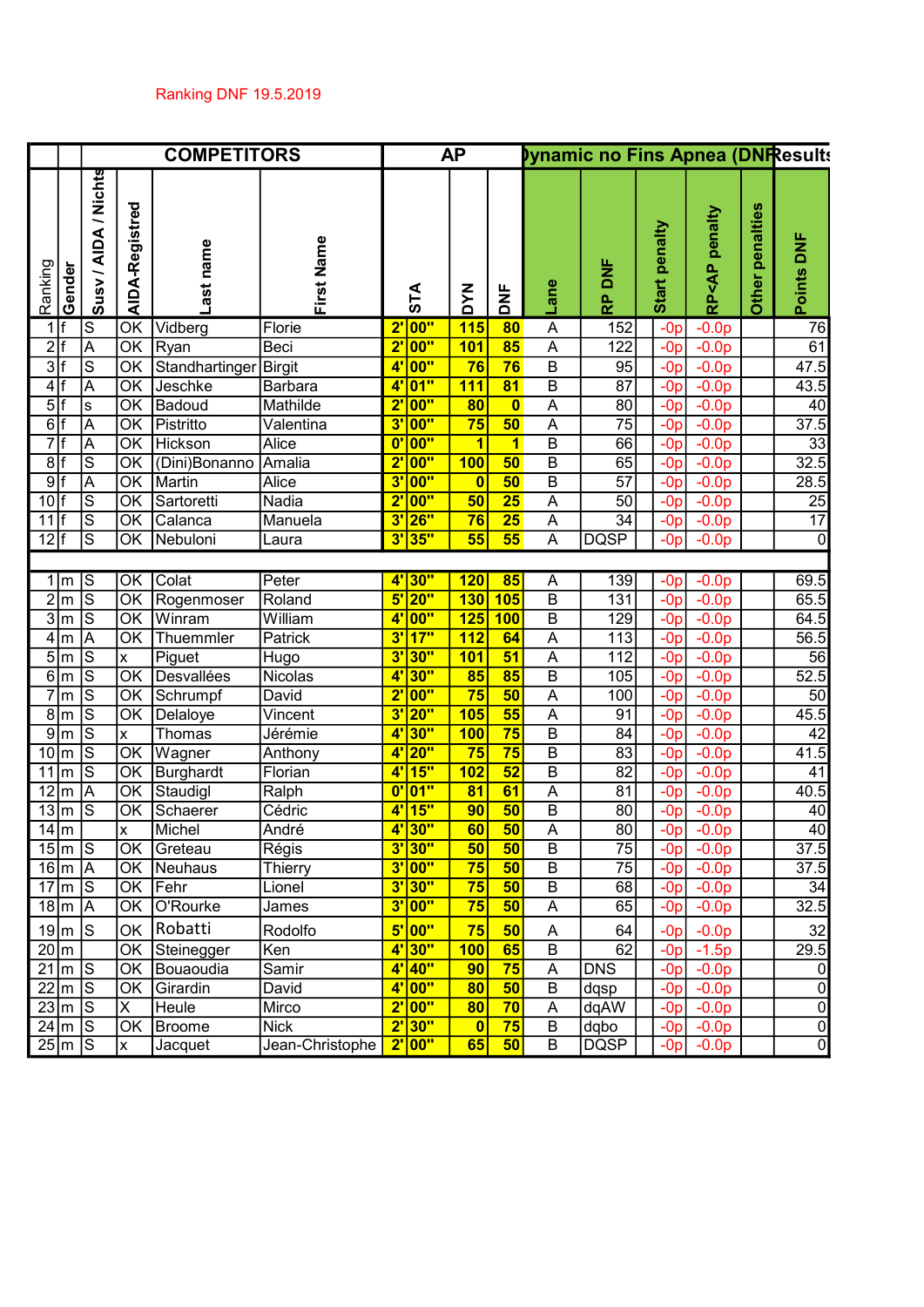|                 |                                   |                      |                | <b>COMPETITORS</b> |                     |              |                      | <b>AP</b>    |                                 |                           | <b>Dynamic Apnea (DYN)</b> |                      |                |                                             |                           | <b>Results</b>                     |
|-----------------|-----------------------------------|----------------------|----------------|--------------------|---------------------|--------------|----------------------|--------------|---------------------------------|---------------------------|----------------------------|----------------------|----------------|---------------------------------------------|---------------------------|------------------------------------|
|                 | Gender                            | Susy / AIDA / Nichts | AIDA-Registred | name<br>Last       | First Name          |              | STA                  | <b>MAD</b>   | y<br>To                         | Φ<br>an                   | <b>NAG</b><br>Δ.<br>œ      | <b>Start penalty</b> |                | <b>penalty</b><br><b>RP<ap< b=""></ap<></b> | penalties<br><b>Other</b> | <b>NXQ</b><br>Points               |
|                 | 1 f                               | ls                   | OK             | Vidberg            | Florie              |              | 2' 00"               | <b>115</b>   | 80                              | А                         | 181                        |                      | $-Op$          | $-0.0p$                                     |                           | 90.5                               |
|                 | 2 f                               | la                   | OK             | Ryan               | Beci                |              | 2' 00"               | <b>101</b>   | 85                              | А                         | 153                        |                      | $-Op$          | $-0.0p$                                     |                           | 76.5                               |
|                 | 4 f                               | S                    | OK             | Standhartinger     | <b>Birgit</b>       |              | $4'$ 00"             | 76           | 76                              | B                         | 119                        |                      | $-Op$          | $-0.0p$                                     | <b>BIN</b>                | 59.5                               |
|                 | 3 f                               | S                    | OK             | Sartoretti         | Nadia               |              | 2' 00''              | 50           | $\overline{25}$                 | A                         | 119                        |                      | $-Op$          | $-0.0p$                                     |                           | 59.5                               |
|                 | 5 f                               | S                    | OK             | (Dini)Bonanno      | Amalia              |              | 2' 00"               | <b>100</b>   | 50                              | B                         | 114                        |                      | $-0p$          | $-0.0p$                                     |                           | 57                                 |
|                 | 6 f<br>7 f                        | A                    | OK<br>OK       | Pistritto          | Valentina           |              | $3'$ 00"<br>$2'$ 00" | 75<br>80     | 50                              | А                         | 111                        |                      | $-Op$          | $-0.0p$                                     |                           | 55.5<br>50.5                       |
| 8 f             |                                   | ls                   | OK             | Badoud<br>Calanca  | Mathilde<br>Manuela |              | $3'$ 26"             | 76           | $\mathbf{0}$<br>$\overline{25}$ | Α<br>Α                    | 101<br>99                  |                      | $-Op$<br>$-Op$ | $-0.0p$<br>$-0.0p$                          |                           | 49.5                               |
| 10              |                                   | ls<br>lS             | OK             | Nebuloni           | Laura               | 3'           | <b>35"</b>           | 55           | 55                              | Α                         | 76                         |                      | $-0p$          | $-0.0p$                                     |                           | 38                                 |
| $9$ f           |                                   | la                   | OK             | <b>Hickson</b>     | Alice               |              | 0' 00"               | 1            | $\blacktriangleleft$            | $\overline{B}$            | $\overline{76}$            |                      | $-0p$          | $-0.0p$                                     |                           | $\overline{38}$                    |
| $12$ f          |                                   | A                    | OK             | Jeschke            | Barbara             |              | 4'01"                | 111          | 81                              | B                         | <b>DQSP</b>                |                      | $-Op$          | $-0.0p$                                     |                           | 0                                  |
| $11$ f          |                                   | A                    | OK             | Martin             | Alice               |              | 3' 00"               | $\mathbf{0}$ | 50                              | B                         | 0                          |                      | $-Op$          | $-0.0p$                                     |                           | $\mathbf 0$                        |
|                 |                                   |                      |                |                    |                     |              |                      |              |                                 |                           |                            |                      |                |                                             |                           |                                    |
|                 | $1 \, \mathrm{m}$                 | IS                   | <b>OK</b>      | Rogenmoser         | Roland              |              | $5'$  20"            | 130          | 105                             | B                         | 183                        |                      | $-0p$          | $-0.0p$                                     |                           | 91.5                               |
|                 | $2 \mid m$                        | la                   | OK             | Thuemmler          | Patrick             |              | $3'$ 17"             | 112          | 64                              | A                         | 176                        |                      | $-0p$          | $-0.0p$                                     |                           | 88                                 |
|                 | $3 \mid m$                        | Is                   | OK             | Winram             | William             |              | 4' 00"               | 125          | 100                             | B                         | 160                        |                      | $-0p$          | $-0.0p$                                     | <b>BI-P</b>               | 80                                 |
|                 | $4 \mid m$                        | ls                   | OK             | Colat              | Peter               |              | 4'30"                | 120          | 85                              | A                         | 154                        |                      | $-Op$          | $-0.0p$                                     |                           | $\overline{77}$                    |
|                 | $5\rm{m}$                         | ls                   | x              | Piguet             | Hugo                |              | 3' 30"               | <b>101</b>   | 51                              | А                         | 139                        |                      | $-Op$          | $-0.0p$                                     |                           | 69.5                               |
|                 | $6 \mid m$                        | ls                   | OK             | Schrumpf           | David               |              | 2' 00"               | 75           | 50                              | Α                         | 138                        |                      | $-Op$          | $-0.0p$                                     | B <sub>l</sub>            | 69                                 |
|                 | $7\overline{\mathrm{m}}$          | Is                   | OK             | Delaloye           | Vincent             |              | $3'$  20"            | 105          | 55                              | Α                         | 132                        |                      | $-Op$          | $-0.0p$                                     |                           | 66                                 |
|                 | $8 \mid m$                        | Is                   | OK             | <b>Burghardt</b>   | Florian             | $4^{\prime}$ | <b>15"</b>           | 102          | 52                              | B                         | 131                        |                      | $-Op$          | $-0.0p$                                     |                           | 65.5                               |
|                 | $9\rm{m}$                         | IА                   | OK             | Staudigl           | Ralph               |              | 0' 01"               | 81           | 61                              | Α                         | 129                        |                      | $-Op$          | $-0.0p$                                     |                           | 64.5                               |
|                 | $10 \mid m$                       | ls                   | OK             | Desvallées         | Nicolas             | 4'           | <b>30"</b>           | 85           | 85                              | B                         | 127                        |                      | $-0p$          | $-0.0p$                                     | BI                        | 63.5                               |
|                 | $11 \mid m$                       | Is                   | OK             | Girardin           | David               |              | 4' 00"               | 80           | 50                              | B                         | 124                        |                      | $-0p$          | $-0.0p$                                     |                           | 62                                 |
|                 | $12 \mid m$                       | $\overline{s}$       | OK             | Schaerer           | Cédric              | $4$ '        | <b>15"</b>           | 90           | 50                              | B                         | 119                        |                      | $-Op$          | $-0.0p$                                     |                           | 59.5                               |
|                 | $13 \mid m$                       | ls                   | OK             | Bouaoudia          | Samir               | 4'           | <b>40"</b>           | 90           | 75                              | Α                         | 116                        |                      | $-0p$          | $-0.0p$                                     |                           | 58                                 |
|                 | $14 \mid m$                       | s                    | OK             | Greteau            | Régis               |              | $3'$ 30"             | 50           | 50                              | B                         | 114                        |                      | $-0p$          | $-0.0p$                                     |                           | 57                                 |
|                 | 15 $ m S$                         |                      | OK             | <b>Wagner</b>      | Anthony             |              | $4'$ 20"             | 75           | 75                              | B                         | 112                        |                      | $-0p$          | $-0.0p$                                     |                           | 56                                 |
|                 | $16 \mid m \mid S$                |                      | <b>x</b>       | Thomas             | Jérémie             |              | 4'30"                | 100          | 75                              | $\overline{B}$            | 108                        |                      | $-Op$          | $-0.0p$                                     | Bi                        | 54                                 |
|                 | $17 \mid m \mid S$                |                      | <b>x</b>       | Jacquet            | Jean-Christophe     |              | $2'$ 00"             | 65           | 50                              | $\sf B$                   | 108                        |                      | $-0p$          | $-0.0p$                                     |                           | 54                                 |
|                 | $18 \mid m \mid s$<br>$19 \mid m$ |                      | OK<br> OK      | Fehr<br>Steinegger | Lionel<br> Ken      |              | $3'$ 30"<br>4'30"    | 75<br>100    | 50<br>65                        | $\overline{B}$<br>$\sf B$ | 106<br>104                 |                      | $-0p$          | $-0.0p$<br>$-0.0p$                          |                           | $\overline{53}$<br>$\overline{52}$ |
|                 | $20 \mid m \mid A$                |                      | OK             | Neuhaus            | <b>Thierry</b>      |              | $3'$ 00"             | 75           | 50                              | $\, {\bf B}$              | 100                        |                      | $-0p$<br>$-0p$ | $-0.0p$                                     | Bi                        | $\overline{50}$                    |
|                 | $21 \mid m \mid s$                |                      | X.             | Heule              | Mirco               |              | $2'$ 00"             | 80           | 70                              | A                         | $\overline{82}$            |                      | $-Op$          | $-0.0p$                                     | Bi                        | 41                                 |
|                 | $22 \mid m$                       |                      | x              | Michel             | André               |              | 4'30"                | 60           | 50                              | Α                         | 64                         |                      | $-14p$         | $-0.0p$                                     |                           | 18                                 |
|                 | $23 \mid m \mid A$                |                      | lок            | O'Rourke           | James               |              | $3'$ 00"             | 75           | 50                              | A                         | DQSP                       |                      | $-0p$          | $-0.0p$                                     |                           | 0                                  |
|                 | $24 \mid m \mid s$                |                      | OK             | <b>Broome</b>      | Nick                |              | $2'$ 30"             | 0            | 75                              | B                         | $\overline{0}$             |                      | $-0p$          | $-0.0p$                                     |                           | $\pmb{0}$                          |
|                 |                                   |                      | <b>OK</b>      | Robatti            | Rodolfo             |              | $5'$ 00"             | 75           | 50                              |                           | DQSP                       |                      | $-0p$          | $-0.0p$                                     |                           | $\pmb{0}$                          |
| 16              | $25 \mid m \mid S$                |                      |                |                    |                     |              |                      |              |                                 | A<br>B                    |                            |                      |                | $-0.0p$                                     |                           | $\mathbf 0$                        |
| 23              |                                   |                      |                |                    |                     |              |                      |              |                                 | Α                         |                            |                      | $-0p$<br>$-0p$ | $-0.0p$                                     |                           | $\pmb{0}$                          |
| $\overline{33}$ |                                   |                      |                |                    |                     |              | 0' 00"               | 0            | 0                               | A                         | 0                          |                      | $-0p$          | $-0.0p$                                     |                           | 0                                  |
|                 |                                   |                      |                |                    |                     |              |                      |              |                                 |                           |                            |                      |                |                                             |                           |                                    |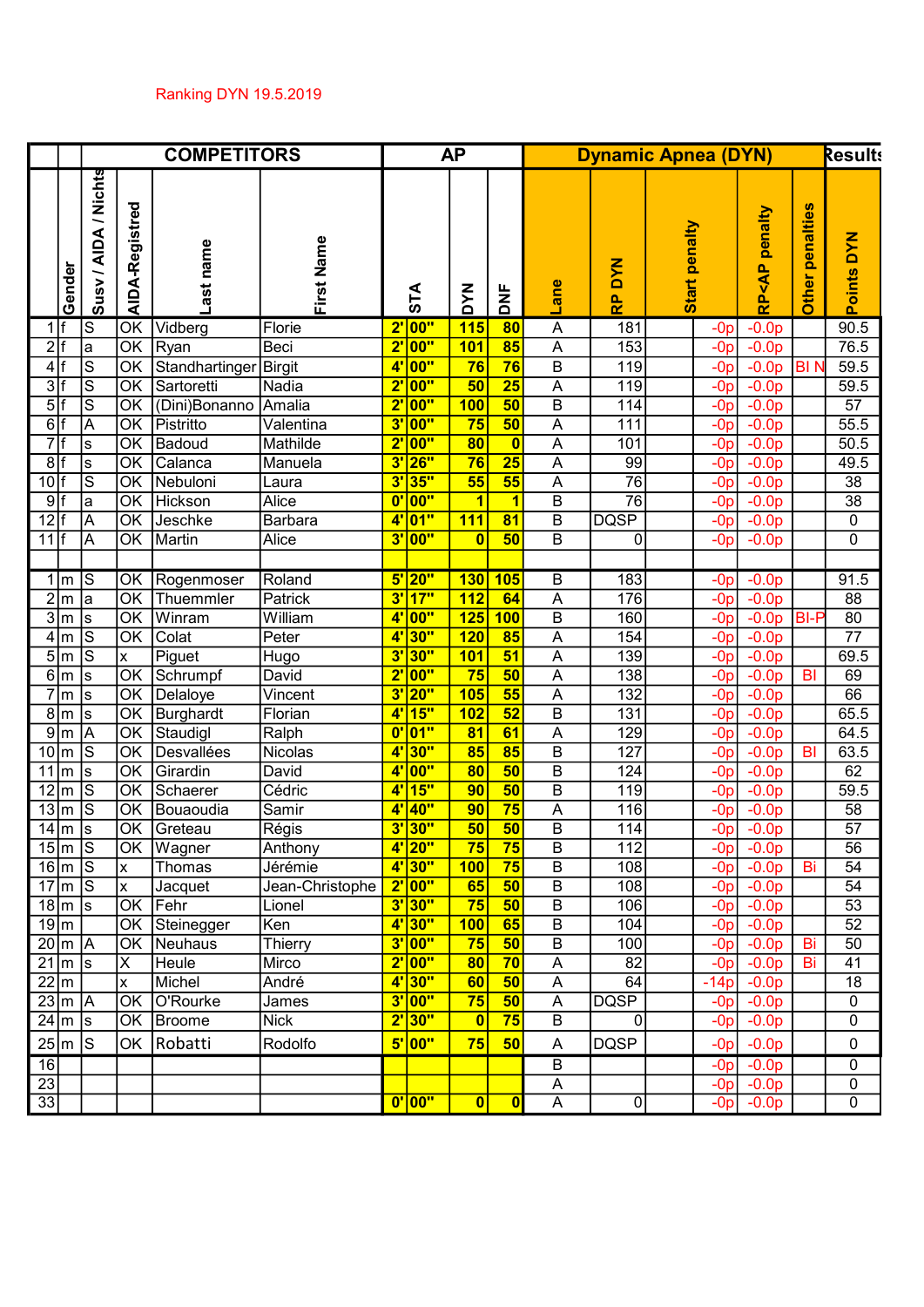## Ranking Over all 19.5.2019

| Nichts<br>AIDA-Registred<br>Other penalties<br>penalties<br>penalty<br>enalty<br>penalty<br>Total POINTS<br>penalty<br>Start penalty<br>penalty<br><b>AIDA</b><br>oints DYN<br>$\frac{1}{2}$<br>57A<br>Name<br>name<br>$\circ$<br><b>NAQ</b><br><b>STA</b><br>ž<br><ap<br><b>QP</b><br/>₹Р&lt;АР<br/>Gender<br/>Susv /<br/>Points<br/>oints<br/>Other<br/>Start<br/>Start<br/>First<br/><b>NAG</b><br/><b>STA</b><br/><b>AND</b><br/>RP<br/><math>\frac{\dot{\mathbf{p}}}{\mathbf{p}}</math><br/>운<br/>운<br/>ၕ<br/>209.9<br/><math>\overline{\text{OK}}</math><br/><math>3'</math> 37"<br/><math>\overline{76}</math><br/>115<br/>152<br/>43.4<br/>90.5<br/>1 f<br/>80<br/>181<br/><math>-0.0p</math><br/>Vidberg<br/>2' 00"<br/><math>-Op</math><br/><math>-0p</math><br/><math>-0.0p</math><br/>Florie<br/>-0p<br/>-Or<br/>61<br/>2 f<br/><b>OK</b><br/>101<br/>85<br/><math>3'</math> 30"<br/><math display="block">\overline{153}</math><br/>122<br/>42<br/>76.5<br/>179.5<br/>Ryan<br/>Beci<br/><math>2'</math> 00"<br/><math>-Op</math><br/><math>-0.0p</math><br/><math>-0p</math><br/><math>-0.0p</math><br/><math>-0D</math><br/>-0r<br/>la<br/>3 f<br/>47.5<br/><b>OK</b><br/>76<br/><math>4'</math> 17"<br/>59.5<br/>158.4<br/>Standhartinger Birgit<br/> 4 00"<br/>76<br/><math>-Op</math><br/>119<br/>95<br/>51.4<br/><math>-0p</math><br/><math>-0.0p</math><br/><math>-0.0p</math><br/>IBI N<br/>-0r<br/>-0n<br/>50.5<br/>145.3<br/>4 f<br/><math>4'</math> 34"<br/>80<br/>40<br/><b>OK</b><br/>Mathilde<br/> 2' 00"<br/>80<br/><math>-Op</math><br/><math>-0p</math><br/>101<br/>54.8<br/>Badoud<br/><math>-0.0p</math><br/><math>-0.0p</math><br/>-0¤<br/>-0p<br/>32.5<br/><math>\overline{57}</math><br/>5 f<br/>lок<br/><math>2'</math> 00"<br/><math>4'</math> 25"<br/>114<br/>65<br/>53<br/>142.5<br/>(Dini)Bonanno Amalia<br/>100<br/>50<br/><math>-Op</math><br/><math>-0p</math><br/><math>-0.0p</math><br/><math>-0.0p</math><br/><math>-0p</math><br/><math>-0p</math><br/><math>3'</math> 59"<br/>37.5<br/>6 f<br/><math>3'</math> 00"<br/>75<br/>75<br/>47.8<br/>55.5<br/><math>\overline{\text{OK}}</math><br/>50<br/><math>-Op</math><br/>111<br/>140.8<br/>Pistritto<br/>Valentina<br/><math>-0p</math><br/><math>-0.0p</math><br/><math>-0p</math><br/><math>-0.0p</math><br/><math>\overline{7}</math> f<br/>50<br/>59.5<br/>132.5<br/><math>\overline{\text{OK}}</math><br/><math>2'</math> 00"<br/>50<br/>25<br/><math>4'</math> 00"<br/>119<br/>48<br/>25<br/>lS<br/>Nadia<br/><math>-Op</math><br/><math>-0p</math><br/>Sartoretti<br/><math>-0.0p</math><br/><math>-0.0p</math><br/>-0p<br/><math>-0p</math><br/><math>\overline{17}</math><br/>8 f<br/><math>3'</math> 26"<br/>76<br/><math>\overline{25}</math><br/><math>4'</math> 25"<br/>34<br/>53<br/>119.5<br/><b>OK</b><br/>99<br/>49.5<br/>Manuela<br/><math>-0p</math><br/><math>-0p</math><br/> Calanca<br/><math>-0.0p</math><br/><math>-0.0p</math><br/>-0p<br/>-0p<br/>43.5<br/><math>9</math> f<br/>111<br/><math>4'</math> 04"<br/><b>OK</b><br/>Barbara<br/><math>4'</math> 01"<br/>81<br/><math>-Op</math><br/><b>DQSP</b><br/>87<br/>48.8<br/>92.3<br/>Jeschke<br/><math>-0p</math><br/><math>-0.0p</math><br/><math>\mathbf 0</math><br/>-0p<br/><math>-0.0p</math><br/>-0p</ap<br> |
|-----------------------------------------------------------------------------------------------------------------------------------------------------------------------------------------------------------------------------------------------------------------------------------------------------------------------------------------------------------------------------------------------------------------------------------------------------------------------------------------------------------------------------------------------------------------------------------------------------------------------------------------------------------------------------------------------------------------------------------------------------------------------------------------------------------------------------------------------------------------------------------------------------------------------------------------------------------------------------------------------------------------------------------------------------------------------------------------------------------------------------------------------------------------------------------------------------------------------------------------------------------------------------------------------------------------------------------------------------------------------------------------------------------------------------------------------------------------------------------------------------------------------------------------------------------------------------------------------------------------------------------------------------------------------------------------------------------------------------------------------------------------------------------------------------------------------------------------------------------------------------------------------------------------------------------------------------------------------------------------------------------------------------------------------------------------------------------------------------------------------------------------------------------------------------------------------------------------------------------------------------------------------------------------------------------------------------------------------------------------------------------------------------------------------------------------------------------------------------------------------------------------------------------------------------------------------------------------------------------------------------------------------------------------------------------------------------------------------------------------------------------------------------------------------------------------------------------------------------------------------------------------------------------------------------------------------------------------------------------------------------------------------------------------------------------------------------------------------------------------------------------------------------------------------------------------------------------------------------------------------------------------------------------------------|
|                                                                                                                                                                                                                                                                                                                                                                                                                                                                                                                                                                                                                                                                                                                                                                                                                                                                                                                                                                                                                                                                                                                                                                                                                                                                                                                                                                                                                                                                                                                                                                                                                                                                                                                                                                                                                                                                                                                                                                                                                                                                                                                                                                                                                                                                                                                                                                                                                                                                                                                                                                                                                                                                                                                                                                                                                                                                                                                                                                                                                                                                                                                                                                                                                                                                                               |
|                                                                                                                                                                                                                                                                                                                                                                                                                                                                                                                                                                                                                                                                                                                                                                                                                                                                                                                                                                                                                                                                                                                                                                                                                                                                                                                                                                                                                                                                                                                                                                                                                                                                                                                                                                                                                                                                                                                                                                                                                                                                                                                                                                                                                                                                                                                                                                                                                                                                                                                                                                                                                                                                                                                                                                                                                                                                                                                                                                                                                                                                                                                                                                                                                                                                                               |
|                                                                                                                                                                                                                                                                                                                                                                                                                                                                                                                                                                                                                                                                                                                                                                                                                                                                                                                                                                                                                                                                                                                                                                                                                                                                                                                                                                                                                                                                                                                                                                                                                                                                                                                                                                                                                                                                                                                                                                                                                                                                                                                                                                                                                                                                                                                                                                                                                                                                                                                                                                                                                                                                                                                                                                                                                                                                                                                                                                                                                                                                                                                                                                                                                                                                                               |
|                                                                                                                                                                                                                                                                                                                                                                                                                                                                                                                                                                                                                                                                                                                                                                                                                                                                                                                                                                                                                                                                                                                                                                                                                                                                                                                                                                                                                                                                                                                                                                                                                                                                                                                                                                                                                                                                                                                                                                                                                                                                                                                                                                                                                                                                                                                                                                                                                                                                                                                                                                                                                                                                                                                                                                                                                                                                                                                                                                                                                                                                                                                                                                                                                                                                                               |
|                                                                                                                                                                                                                                                                                                                                                                                                                                                                                                                                                                                                                                                                                                                                                                                                                                                                                                                                                                                                                                                                                                                                                                                                                                                                                                                                                                                                                                                                                                                                                                                                                                                                                                                                                                                                                                                                                                                                                                                                                                                                                                                                                                                                                                                                                                                                                                                                                                                                                                                                                                                                                                                                                                                                                                                                                                                                                                                                                                                                                                                                                                                                                                                                                                                                                               |
|                                                                                                                                                                                                                                                                                                                                                                                                                                                                                                                                                                                                                                                                                                                                                                                                                                                                                                                                                                                                                                                                                                                                                                                                                                                                                                                                                                                                                                                                                                                                                                                                                                                                                                                                                                                                                                                                                                                                                                                                                                                                                                                                                                                                                                                                                                                                                                                                                                                                                                                                                                                                                                                                                                                                                                                                                                                                                                                                                                                                                                                                                                                                                                                                                                                                                               |
|                                                                                                                                                                                                                                                                                                                                                                                                                                                                                                                                                                                                                                                                                                                                                                                                                                                                                                                                                                                                                                                                                                                                                                                                                                                                                                                                                                                                                                                                                                                                                                                                                                                                                                                                                                                                                                                                                                                                                                                                                                                                                                                                                                                                                                                                                                                                                                                                                                                                                                                                                                                                                                                                                                                                                                                                                                                                                                                                                                                                                                                                                                                                                                                                                                                                                               |
|                                                                                                                                                                                                                                                                                                                                                                                                                                                                                                                                                                                                                                                                                                                                                                                                                                                                                                                                                                                                                                                                                                                                                                                                                                                                                                                                                                                                                                                                                                                                                                                                                                                                                                                                                                                                                                                                                                                                                                                                                                                                                                                                                                                                                                                                                                                                                                                                                                                                                                                                                                                                                                                                                                                                                                                                                                                                                                                                                                                                                                                                                                                                                                                                                                                                                               |
|                                                                                                                                                                                                                                                                                                                                                                                                                                                                                                                                                                                                                                                                                                                                                                                                                                                                                                                                                                                                                                                                                                                                                                                                                                                                                                                                                                                                                                                                                                                                                                                                                                                                                                                                                                                                                                                                                                                                                                                                                                                                                                                                                                                                                                                                                                                                                                                                                                                                                                                                                                                                                                                                                                                                                                                                                                                                                                                                                                                                                                                                                                                                                                                                                                                                                               |
|                                                                                                                                                                                                                                                                                                                                                                                                                                                                                                                                                                                                                                                                                                                                                                                                                                                                                                                                                                                                                                                                                                                                                                                                                                                                                                                                                                                                                                                                                                                                                                                                                                                                                                                                                                                                                                                                                                                                                                                                                                                                                                                                                                                                                                                                                                                                                                                                                                                                                                                                                                                                                                                                                                                                                                                                                                                                                                                                                                                                                                                                                                                                                                                                                                                                                               |
| 50<br>$4'$ 07"<br>28.5<br>$ 10 $ f<br>$\overline{\text{OK}}$<br>$3'$ 00"<br>57<br>77.9<br>Martin<br>Alice<br>$-Op$<br>$-0p$<br>49.4<br>$\mathbf 0$<br>$-0.0p$<br>$-0.0p$<br>0<br>-0p                                                                                                                                                                                                                                                                                                                                                                                                                                                                                                                                                                                                                                                                                                                                                                                                                                                                                                                                                                                                                                                                                                                                                                                                                                                                                                                                                                                                                                                                                                                                                                                                                                                                                                                                                                                                                                                                                                                                                                                                                                                                                                                                                                                                                                                                                                                                                                                                                                                                                                                                                                                                                                                                                                                                                                                                                                                                                                                                                                                                                                                                                                          |
| 11<br><b>OK</b><br>$\boxed{0'00"}$<br>$0'$ 00"<br>76<br>38<br>33<br>Hickson<br>Alice<br>66<br>71<br>$-Op$<br>$-0p$<br>$-0.0p$<br>$\mathbf 0$<br>$-0.0p$<br>-0r                                                                                                                                                                                                                                                                                                                                                                                                                                                                                                                                                                                                                                                                                                                                                                                                                                                                                                                                                                                                                                                                                                                                                                                                                                                                                                                                                                                                                                                                                                                                                                                                                                                                                                                                                                                                                                                                                                                                                                                                                                                                                                                                                                                                                                                                                                                                                                                                                                                                                                                                                                                                                                                                                                                                                                                                                                                                                                                                                                                                                                                                                                                                |
| $\overline{38}$<br>$\overline{76}$<br>$\overline{12 f}$<br>DQSP<br>55 DQSP<br>$\overline{38}$<br>$\overline{0}$<br>$\overline{\text{OK}}$<br>$3'$ 35"<br>55<br>$\mathbf{0}$<br>- IS<br>Nebuloni<br>$-0p$<br>$-0p$<br>$-0.0p$<br>$-0.0p$<br>Laura<br>-0p                                                                                                                                                                                                                                                                                                                                                                                                                                                                                                                                                                                                                                                                                                                                                                                                                                                                                                                                                                                                                                                                                                                                                                                                                                                                                                                                                                                                                                                                                                                                                                                                                                                                                                                                                                                                                                                                                                                                                                                                                                                                                                                                                                                                                                                                                                                                                                                                                                                                                                                                                                                                                                                                                                                                                                                                                                                                                                                                                                                                                                       |
|                                                                                                                                                                                                                                                                                                                                                                                                                                                                                                                                                                                                                                                                                                                                                                                                                                                                                                                                                                                                                                                                                                                                                                                                                                                                                                                                                                                                                                                                                                                                                                                                                                                                                                                                                                                                                                                                                                                                                                                                                                                                                                                                                                                                                                                                                                                                                                                                                                                                                                                                                                                                                                                                                                                                                                                                                                                                                                                                                                                                                                                                                                                                                                                                                                                                                               |
| 237.6<br>Roland<br>$6'$  43"<br>183<br>131<br>80.6<br>91.5<br>65.5<br><b>OK Rogenmoser</b><br>$5'$ 20"<br>130 105<br>$-0.0p$<br>1   m   S<br>$-Op$<br>$-0p$<br>$-0.0p$<br>-0p<br>-0p                                                                                                                                                                                                                                                                                                                                                                                                                                                                                                                                                                                                                                                                                                                                                                                                                                                                                                                                                                                                                                                                                                                                                                                                                                                                                                                                                                                                                                                                                                                                                                                                                                                                                                                                                                                                                                                                                                                                                                                                                                                                                                                                                                                                                                                                                                                                                                                                                                                                                                                                                                                                                                                                                                                                                                                                                                                                                                                                                                                                                                                                                                          |
| 120<br>$6'$ 19"<br>222.3<br><b>OK</b><br>154<br>139<br>$\overline{77}$<br>69.5<br>2 m S<br>Colat<br>$4'$ 30"<br>85<br>$-Op$<br>75.8<br>Peter<br>$-0p$<br>$-0.0p$<br>$-0.0p$<br>-0p<br>-0p                                                                                                                                                                                                                                                                                                                                                                                                                                                                                                                                                                                                                                                                                                                                                                                                                                                                                                                                                                                                                                                                                                                                                                                                                                                                                                                                                                                                                                                                                                                                                                                                                                                                                                                                                                                                                                                                                                                                                                                                                                                                                                                                                                                                                                                                                                                                                                                                                                                                                                                                                                                                                                                                                                                                                                                                                                                                                                                                                                                                                                                                                                     |
| 112<br>220.9<br>$\overline{\text{OK}}$<br>Patrick<br>$3'$ 17"<br>64<br>$6'$  22"<br>176<br>113<br>88<br>56.5<br>3 m a<br>Thuemmler<br>$-Op$<br>$-0p$<br>76.4<br>$-0.0p$<br>$-0.0p$<br>-0p<br>$-0p$                                                                                                                                                                                                                                                                                                                                                                                                                                                                                                                                                                                                                                                                                                                                                                                                                                                                                                                                                                                                                                                                                                                                                                                                                                                                                                                                                                                                                                                                                                                                                                                                                                                                                                                                                                                                                                                                                                                                                                                                                                                                                                                                                                                                                                                                                                                                                                                                                                                                                                                                                                                                                                                                                                                                                                                                                                                                                                                                                                                                                                                                                            |
| 125<br>$5'$ 44"<br>213.3<br>$\overline{\mathsf{OK}}$<br>William<br>$4'$ 00"<br>100<br>160<br>129<br>80<br>64.5<br>$4 \mid m \mid s$<br>Winram<br>$-Op$<br>$-0p$<br>68.8<br>$-0.0p$<br>-0p<br>$-0.0p$ BI-<br>$-0p$                                                                                                                                                                                                                                                                                                                                                                                                                                                                                                                                                                                                                                                                                                                                                                                                                                                                                                                                                                                                                                                                                                                                                                                                                                                                                                                                                                                                                                                                                                                                                                                                                                                                                                                                                                                                                                                                                                                                                                                                                                                                                                                                                                                                                                                                                                                                                                                                                                                                                                                                                                                                                                                                                                                                                                                                                                                                                                                                                                                                                                                                             |
| 101<br>$5'$ 32"<br>69.5<br>$5\overline{m}$ S<br>$3'$ 30"<br>51<br>$\overline{139}$<br>112<br>66.4<br>56<br>191.9<br>Piguet<br>Hugo<br>$-Op$<br>$-0p$<br>$-0.0p$<br>$-0.0p$<br>$-0p$<br>$-0p$                                                                                                                                                                                                                                                                                                                                                                                                                                                                                                                                                                                                                                                                                                                                                                                                                                                                                                                                                                                                                                                                                                                                                                                                                                                                                                                                                                                                                                                                                                                                                                                                                                                                                                                                                                                                                                                                                                                                                                                                                                                                                                                                                                                                                                                                                                                                                                                                                                                                                                                                                                                                                                                                                                                                                                                                                                                                                                                                                                                                                                                                                                  |
| $6\overline{m}$ s<br>$5'$ 32"<br>$\overline{105}$<br>52.5<br>OK Desvallées<br>4'30"<br>85<br>127<br>66.4<br>63.5<br>182.4<br>85<br>$-0p$<br>Nicolas<br>$-0p$<br>$-0.0p$ BI<br>$-0.0p$<br>$-0p$<br>-0p                                                                                                                                                                                                                                                                                                                                                                                                                                                                                                                                                                                                                                                                                                                                                                                                                                                                                                                                                                                                                                                                                                                                                                                                                                                                                                                                                                                                                                                                                                                                                                                                                                                                                                                                                                                                                                                                                                                                                                                                                                                                                                                                                                                                                                                                                                                                                                                                                                                                                                                                                                                                                                                                                                                                                                                                                                                                                                                                                                                                                                                                                         |
| $7 \mid m \mid s$<br>75<br>50<br>$4'$   27"<br>$\overline{50}$<br>$\overline{\text{OK}}$<br>David<br>$2'$ 00"<br>$\overline{138}$<br>100<br>53.4<br>69<br>172.4<br>Schrumpf<br>$-Op$<br>-BI<br>$-0p$<br>$-0p$<br>$-0.0p$<br>$-0.0p$<br>-0p                                                                                                                                                                                                                                                                                                                                                                                                                                                                                                                                                                                                                                                                                                                                                                                                                                                                                                                                                                                                                                                                                                                                                                                                                                                                                                                                                                                                                                                                                                                                                                                                                                                                                                                                                                                                                                                                                                                                                                                                                                                                                                                                                                                                                                                                                                                                                                                                                                                                                                                                                                                                                                                                                                                                                                                                                                                                                                                                                                                                                                                    |
| $4'$ 15"<br>102<br>52<br>$4'$  29"<br>65.5<br>41<br>$8 \mid m \mid s$<br> OK<br>Florian<br>$-Op$<br>131<br>82<br>53.8<br>160.3<br>Burghardt<br>$-0p$<br>$-0D$<br>$-0.0p$<br>$-0.0p$<br>-0p                                                                                                                                                                                                                                                                                                                                                                                                                                                                                                                                                                                                                                                                                                                                                                                                                                                                                                                                                                                                                                                                                                                                                                                                                                                                                                                                                                                                                                                                                                                                                                                                                                                                                                                                                                                                                                                                                                                                                                                                                                                                                                                                                                                                                                                                                                                                                                                                                                                                                                                                                                                                                                                                                                                                                                                                                                                                                                                                                                                                                                                                                                    |
|                                                                                                                                                                                                                                                                                                                                                                                                                                                                                                                                                                                                                                                                                                                                                                                                                                                                                                                                                                                                                                                                                                                                                                                                                                                                                                                                                                                                                                                                                                                                                                                                                                                                                                                                                                                                                                                                                                                                                                                                                                                                                                                                                                                                                                                                                                                                                                                                                                                                                                                                                                                                                                                                                                                                                                                                                                                                                                                                                                                                                                                                                                                                                                                                                                                                                               |
| $3'$ 20"<br>105<br>55<br>$3'$ 58"<br>132<br>45.5<br>$9 \mid m \mid s$<br> OK <br>91<br>47.6<br>66<br>159.1<br>Delaloye<br>Vincent<br>$-Op$<br>$-Op$<br>$-0.0p$<br>$-0p$<br>$-0.0p$<br>-0p                                                                                                                                                                                                                                                                                                                                                                                                                                                                                                                                                                                                                                                                                                                                                                                                                                                                                                                                                                                                                                                                                                                                                                                                                                                                                                                                                                                                                                                                                                                                                                                                                                                                                                                                                                                                                                                                                                                                                                                                                                                                                                                                                                                                                                                                                                                                                                                                                                                                                                                                                                                                                                                                                                                                                                                                                                                                                                                                                                                                                                                                                                     |
| 90<br>50<br>$4'$ 35"<br>55<br>59.5<br>40<br>154.5<br>$10 \mid m \mid S$<br>Cédric<br>$4'$ 15"<br>119<br>80<br> OK<br>Schaerer<br>$-Op$<br>$-0p$<br>$-0.0p$<br>$-0.0p$<br>-0c                                                                                                                                                                                                                                                                                                                                                                                                                                                                                                                                                                                                                                                                                                                                                                                                                                                                                                                                                                                                                                                                                                                                                                                                                                                                                                                                                                                                                                                                                                                                                                                                                                                                                                                                                                                                                                                                                                                                                                                                                                                                                                                                                                                                                                                                                                                                                                                                                                                                                                                                                                                                                                                                                                                                                                                                                                                                                                                                                                                                                                                                                                                  |
| $11 \mid m \mid S$<br>75<br>$4'$ 48"<br>42<br>153.6<br>100<br>108<br>84<br>57.6<br>54<br>Jérémie<br>$ 4 $ 30"<br>$-Op$<br>Thomas<br>$-0p$<br>$-0.0p$<br>-Bi<br>$-0.0p$<br>-0p<br>$-0p$                                                                                                                                                                                                                                                                                                                                                                                                                                                                                                                                                                                                                                                                                                                                                                                                                                                                                                                                                                                                                                                                                                                                                                                                                                                                                                                                                                                                                                                                                                                                                                                                                                                                                                                                                                                                                                                                                                                                                                                                                                                                                                                                                                                                                                                                                                                                                                                                                                                                                                                                                                                                                                                                                                                                                                                                                                                                                                                                                                                                                                                                                                        |
| 34<br>$12 \mid m \mid s$<br>3'30"<br>75<br>50<br>$4'$ 33"<br>106<br>68<br>$\overline{53}$<br>141.6<br>$\overline{\text{OK}}$<br>Fehr<br>54.6<br>Lionel<br>$-Op$<br>$-0p$<br>$-0.0p$<br>$-0.0p$<br>-0¤<br>-0p                                                                                                                                                                                                                                                                                                                                                                                                                                                                                                                                                                                                                                                                                                                                                                                                                                                                                                                                                                                                                                                                                                                                                                                                                                                                                                                                                                                                                                                                                                                                                                                                                                                                                                                                                                                                                                                                                                                                                                                                                                                                                                                                                                                                                                                                                                                                                                                                                                                                                                                                                                                                                                                                                                                                                                                                                                                                                                                                                                                                                                                                                  |
| 37.5<br>$13 \mid m \mid s$<br>$\overline{\text{OK}}$<br>Régis<br>50<br>$3'$ 50"<br>$\frac{114}{114}$<br>75<br>57<br>140.5<br>Greteau<br>$3'$ 30"<br>50<br>$-Op$<br>$-0p$<br>$-0.0p$<br>46<br>$-0D$<br>$-0.0p$<br>$-0p$                                                                                                                                                                                                                                                                                                                                                                                                                                                                                                                                                                                                                                                                                                                                                                                                                                                                                                                                                                                                                                                                                                                                                                                                                                                                                                                                                                                                                                                                                                                                                                                                                                                                                                                                                                                                                                                                                                                                                                                                                                                                                                                                                                                                                                                                                                                                                                                                                                                                                                                                                                                                                                                                                                                                                                                                                                                                                                                                                                                                                                                                        |
| 75<br>50<br>$4'$ 19"<br>75<br>$\overline{\text{OK}}$<br>$3'$ 00"<br>51.8<br>50<br>37.5<br>139.3<br>Thierry<br>$-Op$<br>$-0p$<br>100<br>Bi<br>Neuhaus<br>$-0.0p$<br>$-0.0p$<br>-0p<br>-0p                                                                                                                                                                                                                                                                                                                                                                                                                                                                                                                                                                                                                                                                                                                                                                                                                                                                                                                                                                                                                                                                                                                                                                                                                                                                                                                                                                                                                                                                                                                                                                                                                                                                                                                                                                                                                                                                                                                                                                                                                                                                                                                                                                                                                                                                                                                                                                                                                                                                                                                                                                                                                                                                                                                                                                                                                                                                                                                                                                                                                                                                                                      |
| $14 \mid m \mid A$<br>$\overline{\text{lok}}$<br>$4'$ 26"<br>David<br>$4'$ 00"<br>80<br>50<br>124<br>53.2<br>62<br>115.2<br>Girardin<br>$-Op$<br>$-0p$<br>$-0.0p$<br>$-0.0p$<br>$-0p$<br>dqsp<br>$-0p$                                                                                                                                                                                                                                                                                                                                                                                                                                                                                                                                                                                                                                                                                                                                                                                                                                                                                                                                                                                                                                                                                                                                                                                                                                                                                                                                                                                                                                                                                                                                                                                                                                                                                                                                                                                                                                                                                                                                                                                                                                                                                                                                                                                                                                                                                                                                                                                                                                                                                                                                                                                                                                                                                                                                                                                                                                                                                                                                                                                                                                                                                        |
| $15 \mid m \mid s$<br>$16 \mid m \mid A$<br>Ralph<br>61 DQSP<br>40.5<br> OK <br>$0'$ 01"<br>81<br>129<br>64.5<br>105<br>Staudigl<br>$-0p$<br>$-0p$<br>81<br>0<br>$-0.0p$<br>$-0.0p$<br>-0p<br>-0p                                                                                                                                                                                                                                                                                                                                                                                                                                                                                                                                                                                                                                                                                                                                                                                                                                                                                                                                                                                                                                                                                                                                                                                                                                                                                                                                                                                                                                                                                                                                                                                                                                                                                                                                                                                                                                                                                                                                                                                                                                                                                                                                                                                                                                                                                                                                                                                                                                                                                                                                                                                                                                                                                                                                                                                                                                                                                                                                                                                                                                                                                             |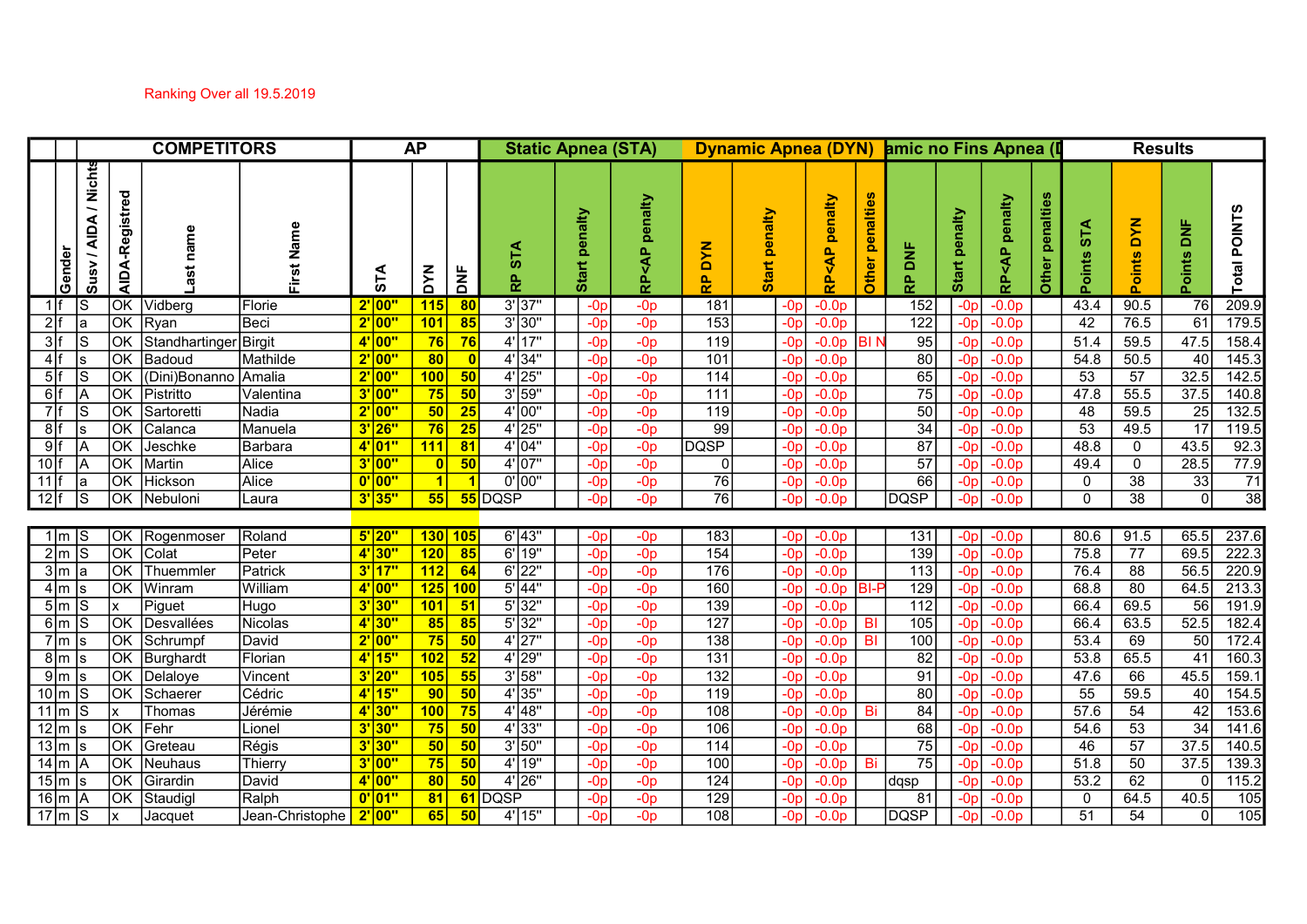| 18∣m  S              |           | lOk | IBouaoudia | ISamir  |       | 90              | 75 |                       | 4'l03'  |  |     | ำ6เ          |        |       | -0.0p   | <b>IDNS</b>  |      |  | 40.6    | 58 |      | 98.6 |
|----------------------|-----------|-----|------------|---------|-------|-----------------|----|-----------------------|---------|--|-----|--------------|--------|-------|---------|--------------|------|--|---------|----|------|------|
|                      | 19 $ m S$ | 'OK | IWaɑner    | Anthony | 120   | 75 <sub>h</sub> |    | ' <mark>5</mark> dabo |         |  |     | 112          |        | -Up   | $-0.0P$ | 83           |      |  |         | 56 | 41.5 | 97.5 |
| $20 \mid m \mid S$   |           | lok | Robatti    | Rodolfo |       |                 | 50 |                       | 4'139'  |  |     | <b>IDQSP</b> |        | -0p   | $-0.0p$ | 64           |      |  | 50.8    |    | 32   | 82.8 |
| $21 \text{ m}$       |           | lOK | Steinegger | IKen    |       | 100             |    | 65 IDQSP              |         |  |     | 104          |        | -0p   | $-0.0p$ | 62           | -0pl |  |         | 52 | 29.5 | 81.5 |
| $\frac{1}{22}$ m   A |           | lOk | O'Rourke   | James   |       | 75 <sub>h</sub> | 50 |                       | 4'l04"  |  |     | DQSP         |        | -0p   | $-0.0p$ | 65           |      |  | 48.8    |    | 32.5 | 81.3 |
| $ 23 $ m s           |           | ΙX  | Heule      | Mirco   | 1 V V | 80              | 70 |                       | 3'105'' |  |     | 82           |        |       |         | <b>IdaAW</b> |      |  | 37<br>ິ |    |      | 78   |
| $24 \text{ m}$       |           |     | Michel     | André   | טטו   | 60              |    | 50 IDOSF              |         |  | -On |              | 64 14' | -3r   | -0.0p   | 80l          | -0pl |  |         | 29 |      | 69   |
| $25 \mid m \mid s$   |           | lOK | IBroome    | Nick    | 10U   |                 |    | 75 DQSP               |         |  | -Op |              |        | $-0p$ | $-0.0D$ | Idabo        | -0pl |  |         |    |      |      |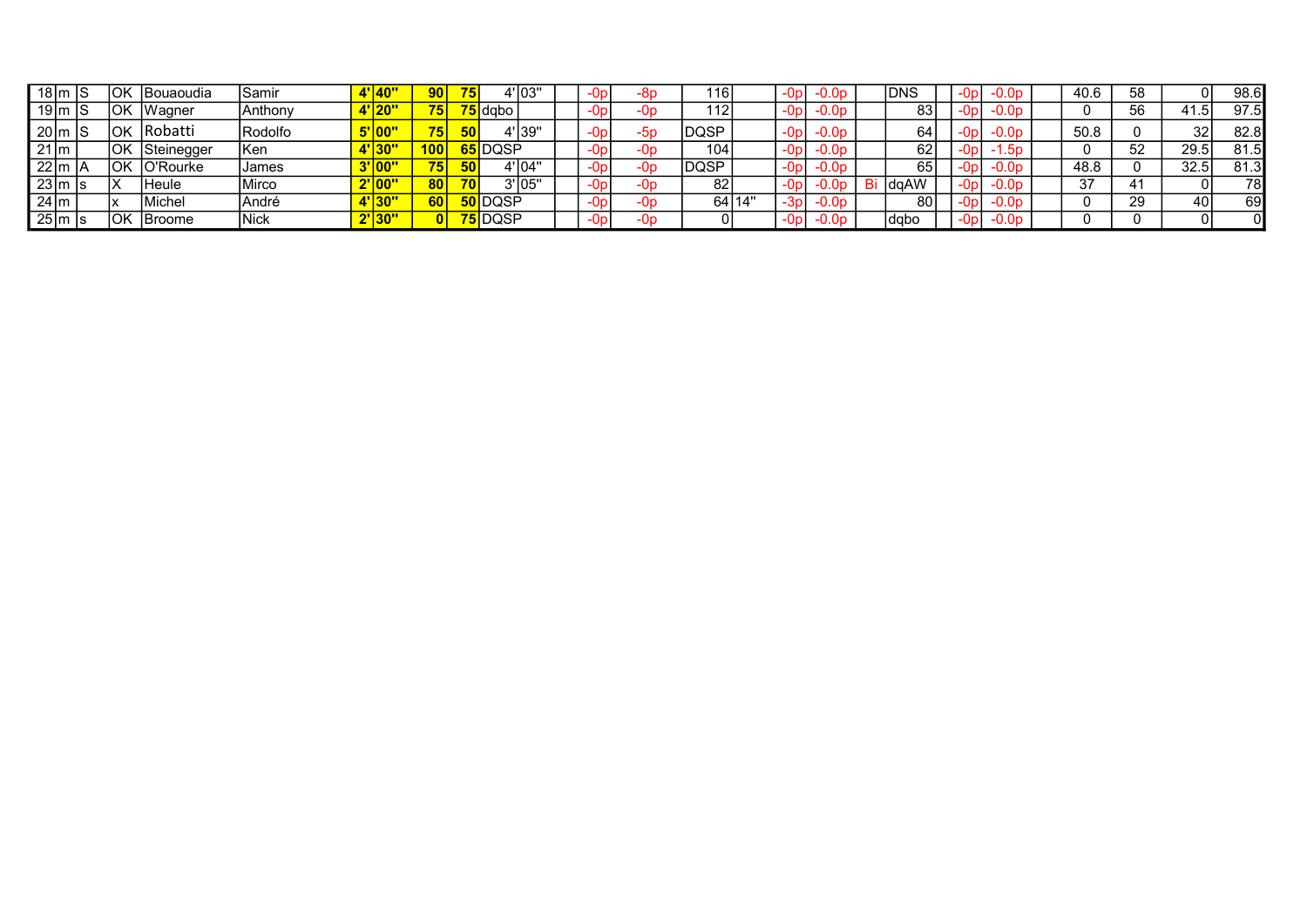|            |                                                  |                        | <b>COMPETITORS</b>    |               |          | <b>AP</b>        |                 |                        | <b>Static Apnea (STA)</b> |                                                                        |                                               | <b>Dynamic Apnea (DYN)</b> |                             |                        | amic no Fins Apnea (I |                  |                                            |                 |                  | <b>Results</b>  |                      |                      |  |
|------------|--------------------------------------------------|------------------------|-----------------------|---------------|----------|------------------|-----------------|------------------------|---------------------------|------------------------------------------------------------------------|-----------------------------------------------|----------------------------|-----------------------------|------------------------|-----------------------|------------------|--------------------------------------------|-----------------|------------------|-----------------|----------------------|----------------------|--|
|            | <b>Nichts</b><br>Susv / AIDA<br><b>Gender</b>    | AIDA-Registred         | name                  | Name<br>First | STA      | <b>NAG</b>       | $\overline{z}$  | <b>STA</b><br><u>ե</u> | penalty<br><b>Start</b>   | penalty<br><ap<br><math>\frac{\dot{\mathbf{p}}}{\alpha}</math></ap<br> | <b>DYN</b><br>$\frac{\mathsf{p}}{\mathsf{p}}$ | penalty<br>Start           | penalty<br><ap<br>훉</ap<br> | <b>Other penalties</b> | ă<br>운                | penalty<br>Start | penalty<br>$\frac{P}{\sqrt{2}}$<br>في<br>م | Other penalties | ST<br>S<br>oints | Points DYN      | $rac{1}{2}$<br>oints | ທ<br>POINT:<br>Total |  |
| 1 f        | la                                               | <b>JOK</b>             | Ryan                  | Beci          | 2' 00"   | 101              | 85              | $3'$ 30"               | $-Op$                     | $-0p$                                                                  | $\overline{153}$                              | -0r                        | $-0.0p$                     |                        | 122                   | $-0p$            | $-0.0p$                                    |                 | 42               | 76.5            | 61                   | 179.5                |  |
| 2 f        |                                                  | <b>JOK</b>             | Jeschke               | Barbara       | $4'$ 01" | 111              | $\overline{81}$ | $4'$ 04"               | $-0p$                     | $-0p$                                                                  | <b>DQSP</b>                                   | $-0r$                      | $-0.0p$                     |                        | 87                    | $-0D$            | $-0.0p$                                    |                 | 48.8             | $\mathbf 0$     | 43.5                 | 92.3                 |  |
| 3 f        |                                                  | OK                     | Martin                | Alice         | $3'$ 00" | $\overline{0}$   | 50              | $4'$ 07"               | $-Op$                     | $-0p$                                                                  | 0                                             | $-0r$                      | $-0.0p$                     |                        | 57                    |                  | $-0.0p$                                    |                 | 49.4             | $\mathbf 0$     | 28.5                 | 77.9                 |  |
| 4 f        |                                                  | <b>OK</b>              | Hickson               | Alice         | 0' 00"   | $\vert$ 1        |                 | $0'$ 00"               | $-Op$                     | $-0p$                                                                  | 76                                            | $-0r$                      | $-0.0p$                     |                        | 66                    | -0p              | $-0.0p$                                    |                 | 0                | $\overline{38}$ | 33                   | 71                   |  |
| $1 \mid m$ |                                                  | <b>JOK</b>             | Thuemmler             | Patrick       | $3'$ 17" | 112              | 64              | $6'$  22"              | $-Op$                     | $-0p$                                                                  | 176                                           | $-0r$                      | $-0.0p$                     |                        | 113                   | -0p              | $-0.0p$                                    |                 | 76.4             | 88              | 56.5                 | 220.9                |  |
|            | 2 m A                                            | $\overline{\text{OK}}$ | Neuhaus               | Thierry       | $3'$ 00" | 75               | 50              | $4'$ 19"               | $-Op$                     | $-0p$                                                                  | 100                                           | $-0p$                      | $-0.0p$                     | Bi                     | $\overline{75}$       | -0p              | $-0.0p$                                    |                 | 51.8             | 50              | 37.5                 | 139.3                |  |
|            | $3\overline{\mathrm{m}}$ $\overline{\mathrm{A}}$ | $\overline{\text{OK}}$ | Staudigl              | Ralph         | $0'$ 01" | $\overline{81}$  |                 | 61 DQSP                | $-Op$                     | $-0p$                                                                  | 129                                           | $-0p$                      | $-0.0p$                     |                        | 81                    | -0p              | $-0.0p$                                    |                 | 0                | 64.5            | 40.5                 | 105                  |  |
|            | $4 \mid m \mid A$                                | OK                     | O'Rourke              | James         | $3'$ 00" | 75               | 50              | $4'$ 04"               | $-Op$                     | $-0p$                                                                  | <b>DQSP</b>                                   | $-0p$                      | $-0.0p$                     |                        | 65                    | $-0p$            | $-0.0p$                                    |                 | 48.8             | 0               | 32.5                 | 81.3                 |  |
|            |                                                  |                        |                       |               |          |                  |                 |                        |                           |                                                                        |                                               |                            |                             |                        |                       |                  |                                            |                 |                  |                 |                      |                      |  |
| $1$ f      | IS                                               | <b>JOK</b>             | Vidberg               | Florie        | $2'$ 00" | 115              | 80              | $3'$ 37"               | $-Op$                     | $-0p$                                                                  | 181                                           | -0p                        | $-0.0p$                     |                        | 152                   | -0pl             | $-0.0p$                                    |                 | 43.4             | 90.5            | $\overline{76}$      | 209.9                |  |
| 2 f        | lS                                               | <sub>OK</sub>          | Standhartinger Birgit |               | $4'$ 00" | 76               | $\overline{76}$ | $4'$ 17"               | $-Op$                     | $-0p$                                                                  | 119                                           | $-0p$                      | $-0.0p$ BI                  |                        | 95                    | -0p              | $-0.0p$                                    |                 | 51.4             | 59.5            | 47.5                 | 158.4                |  |
| 3 f        |                                                  | <b>OK</b>              | Badoud                | Mathilde      | $2'$ 00" | 80               |                 | $4'$ 34"               | $-0p$                     | $-0p$                                                                  | 101                                           | -Or                        | $-0.0p$                     |                        | 08                    |                  | $-0.0p$                                    |                 | 54.8             | 50.5            | 40                   | 145.3                |  |
| 4 f        | IS                                               | <b>JOK</b>             | (Dini)Bonanno Amalia  |               | $2'$ 00" | 100              | 50              | $4'$ 25"               | $-Op$                     | $-0p$                                                                  | $\frac{114}{114}$                             | $-0r$                      | $-0.0p$                     |                        | 65                    | -Nn              | $-0.0p$                                    |                 | 53               | 57              | 32.5                 | 142.5                |  |
| 9 f        | IS                                               | <b>JOK</b>             | Pistritto             | Valentina     | $3'$ 00' | 75               | 50              | $3'$ 59"               | $-Op$                     | $-0p$                                                                  | $\overline{111}$                              | $-0r$                      | $-0.0p$                     |                        | $\overline{75}$       | -0n              | $-0.0p$                                    |                 | 47.8             | 55.5            | 37.5                 | 140.8                |  |
| 5 f        | IS                                               | $\overline{\text{OK}}$ | Sartoretti            | Nadia         | 2' 00"   | 50               | 25              | $4'$ 00"               | $-Op$                     | $-0p$                                                                  | 119                                           | $-0r$                      | $-0.0p$                     |                        | $\overline{50}$       | -0p              | $-0.0p$                                    |                 | 48               | 59.5            | $\overline{25}$      | 132.5                |  |
| 6 f        |                                                  | <b>JOK</b>             | Calanca               | Manuela       | $3'$ 26" | 76               | $\overline{25}$ | $4'$  25"              | $-0p$                     | $-0p$                                                                  | 99                                            | -0r                        | $-0.0p$                     |                        | 34                    | -0p              | $-0.0p$                                    |                 | 53               | 49.5            | $\overline{17}$      | 119.5                |  |
| 7 f        | ls                                               | lок                    | Nebuloni              | Laura         | $3'$ 35" | 55               |                 | 55 DQSP                | $-0p$                     | $-0p$                                                                  | 76                                            | -0p                        | $-0.0p$                     |                        | <b>DQSP</b>           | -0p              | $-0.0p$                                    |                 | $\Omega$         | 38              | 0                    | 38                   |  |
|            |                                                  |                        |                       |               |          |                  |                 |                        |                           |                                                                        |                                               |                            |                             |                        |                       |                  |                                            |                 |                  |                 |                      |                      |  |
|            | 1 $ m S$                                         | OK                     | Rogenmoser            | Roland        | $5'$ 20" | 130 105          |                 | $6'$ 43"               | $-0p$                     | $-0p$                                                                  | 183                                           | -0r                        | $-0.0p$                     |                        | 131                   |                  | $-0.0p$                                    |                 | 80.6             | 91.5            | 65.5                 | 237.6                |  |
|            | 2 m S                                            | $\overline{\text{OK}}$ | Colat                 | Peter         | $4'$ 30" | $\overline{120}$ | 85              | $6'$ 19"               | $-0p$                     | $-0p$                                                                  | $\overline{154}$                              | $-0p$                      | $-0.0p$                     |                        | 139                   | $-0p$            | $-0.0p$                                    |                 | 75.8             | $\overline{77}$ | 69.5                 | 222.3                |  |
|            | 3 m s                                            | 0K                     | Winram                | William       | 4' 00"   | 125              | 100             | $5'$ 44"               | $-Op$                     | $-0p$                                                                  | 160                                           | $-0p$                      | $-0.0p$ BI-I                |                        | 129                   | -0p              | $-0.0p$                                    |                 | 68.8             | 80              | 64.5                 | 213.3                |  |
|            | $4 \mid m \mid S$                                |                        | Piguet                | Hugo          | $3'$ 30" | 101              | $-51$           | $5'$ 32"               | $-Op$                     | $-0p$                                                                  | 139                                           | $-0p$                      | $-0.0p$                     |                        | 112                   | $-0p$            | $-0.0p$                                    |                 | 66.4             | 69.5            | 56                   | 191.9                |  |
| $5\vert m$ | ls                                               | <b>JOK</b>             | Desvallées            | Nicolas       | $4'$ 30" | 85               | 85              | $5'$ 32"               | $-Op$                     | $-0p$                                                                  | 127                                           | $-0r$                      | $-0.0p$                     | -BI                    | 105                   | -0p              | $-0.0p$                                    |                 | 66.4             | 63.5            | 52.5                 | 182.4                |  |
|            | $6\overline{\mathrm{m}}$ s                       | <b>J</b> OK            | Schrumpf              | David         | 2' 00"   | 75               | 50              | $4'$   27"             | $-Op$                     | $-0p$                                                                  | $\overline{138}$                              | $-0r$                      | $-0.0p$                     | B <sub>l</sub>         | 100                   | -0p              | $-0.0p$                                    |                 | 53.4             | 69              | 50                   | 172.4                |  |
|            | $7 \mid m \mid s$                                | <b>JOK</b>             | <b>Burghardt</b>      | Florian       | $4'$ 15" | 102              | $\overline{52}$ | $4'$  29"              | $-Op$                     | $-0p$                                                                  | $\overline{131}$                              | -0r                        | $-0.0p$                     |                        | 82                    | -0¤              | $-0.0p$                                    |                 | 53.8             | 65.5            | 41                   | 160.3                |  |
|            | $8 \mid m \mid s$                                | <b>OK</b>              | Delaloye              | Vincent       | $3'$ 20" | 105              | 55              | $3'$ 58"               | $-Op$                     | $-0p$                                                                  | 132                                           | $-0r$                      | $-0.0p$                     |                        | 91                    |                  | $-0.0p$                                    |                 | 47.6             | 66              | 45.5                 | 159.1                |  |
|            | $9\vert m \vert S$                               | Ток                    | Schaerer              | Cédric        | $4'$ 15" | $\overline{90}$  | $\overline{50}$ | 4'35''                 | $-Op$                     | $-0p$                                                                  | 119                                           | $-0r$                      | $-0.0p$                     |                        | $\overline{80}$       | $-0D$            | $-0.0p$                                    |                 | 55               | 59.5            | 40                   | 154.5                |  |
|            | $10 \mid m \mid S$                               |                        | Thomas                | Jérémie       | 4'30''   | 100              | $\overline{75}$ | $4'$ 48"               | $-Op$                     | $-0p$                                                                  | 108                                           | $-0r$                      | $-0.0p$                     | Bi                     | 84                    | -0p              | $-0.0p$                                    |                 | 57.6             | 54              | 42                   | 153.6                |  |
|            | $11 \overline{\text{m/s}}$                       | OK                     | Fehr                  | Lionel        | $3'$ 30" | 75               | 50              | 4'33''                 | $-Op$                     | $-0p$                                                                  | 106                                           | $-0p$                      | $-0.0p$                     |                        | 68                    | -0¤              | $-0.0p$                                    |                 | 54.6             | 53              | $\overline{34}$      | 141.6                |  |
|            | $12 \mid m \mid s$                               | OK                     | Greteau               | Régis         | $3'$ 30" | 50               | 50              | $3'$ 50"               | $-0p$                     | $-0p$                                                                  | 114                                           | -0p                        | $-0.0p$                     |                        | 75                    | -0p              | $-0.0p$                                    |                 | 46               | 57              | 37.5                 | 140.5                |  |
|            |                                                  |                        |                       |               |          |                  |                 |                        |                           |                                                                        |                                               |                            |                             |                        |                       |                  |                                            |                 |                  |                 |                      |                      |  |